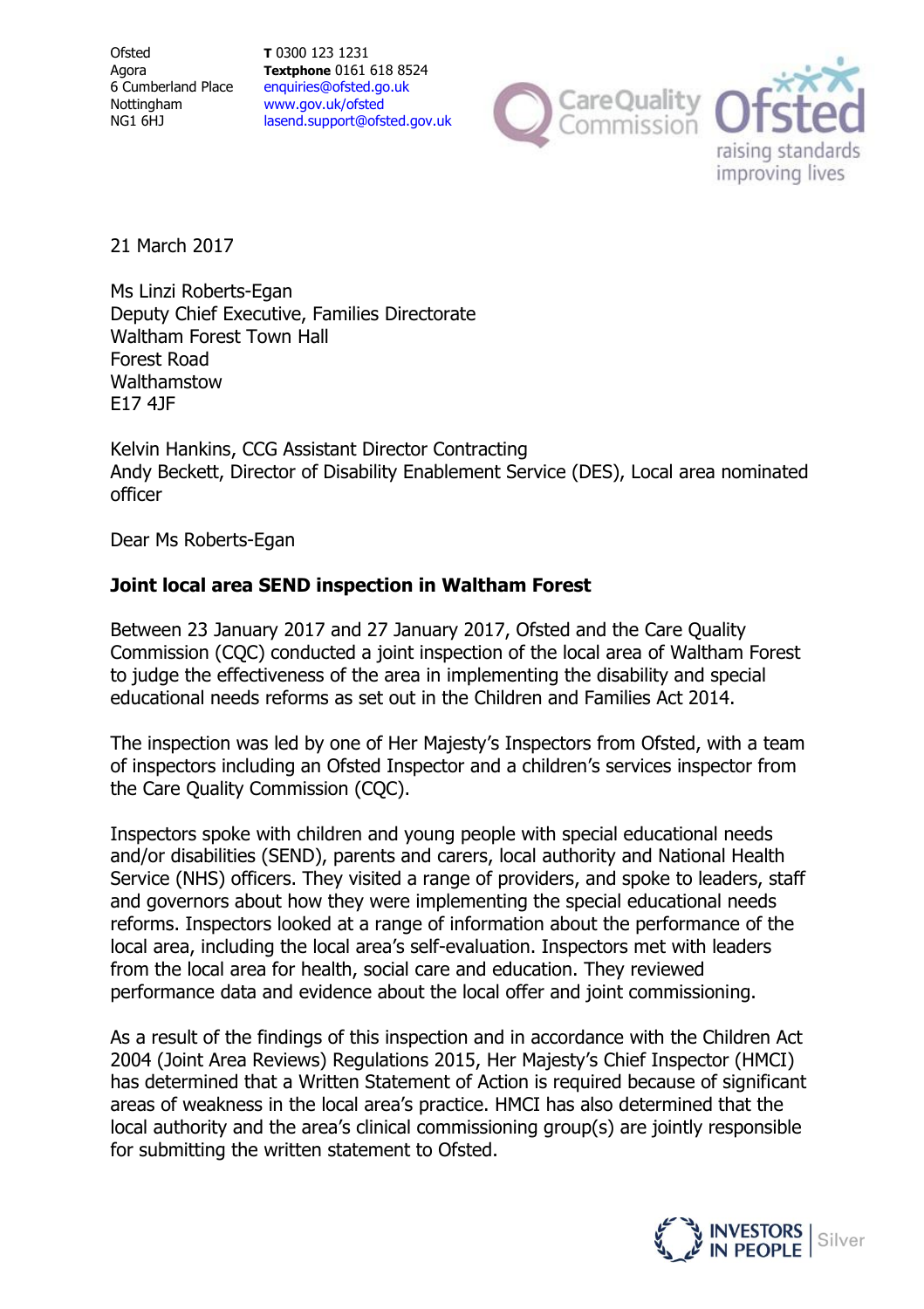



This letter outlines our findings from the inspection, including some areas of strength and areas for further improvement.

# **Main findings**

- The Waltham Forest local area has reviewed the roles and responsibilities of strategic leaders from education and social care services to take account of the SEND reforms. The resulting Disability Enablement Service (DES) has allowed a joined-up approach to working, which ensures that children and young people with SEND and their families are well supported. Working practices have been strengthened, and professionals support and challenge each other to be increasingly effective.
- Leaders have an accurate understanding of the area's strengths and weaknesses because professionals work and communicate well with each other. They have ensured that there are effective systems in place for keeping children and young people who have SEND safe.
- The clinical commissioning group (CCG) has appointed a designated medical officer (DMO). However, the strategic planning and operational functions of the DMO have not been effectively developed or monitored. Significant areas for improvement identified by the CCG have still to be addressed. For example, some health professionals are still not making a strong enough contribution to education, health and care (EHC) plans because the systems for doing this are underdeveloped.
- The quality of EHC plans is very variable. Although most new plans are completed within the required timescale of 20 weeks, the final version shared with parents often lacks sufficient detail to be useful. Some plans are finalised before contributions from health professionals have been included or checked. In some cases, parents and their children have not been actively involved in agreeing the content of the plan. There is too much jargon or confusing terminology that has been cut and pasted from professional reports. Very few plans include desired outcomes that are specific or measurable. Parents and professionals are therefore unable to judge how well children and young people have been supported.
- The parent carer forum is influential and widely appreciated. It has ensured that the local offer is regularly updated and is useful to parents. The success of this work can be seen in the increasing number of visits being made to the local offer webpages every month.
- The majority of parents within Waltham Forest who shared their views with inspectors were generally satisfied with the support provided for their children. The parent carer forum works closely with the independent information and advice service, provided by the Citizens Advice Bureau, to ensure that any concerns are addressed as quickly as possible. This is reflected in the low number of requests for mediation support and tribunal hearings, compared to other areas.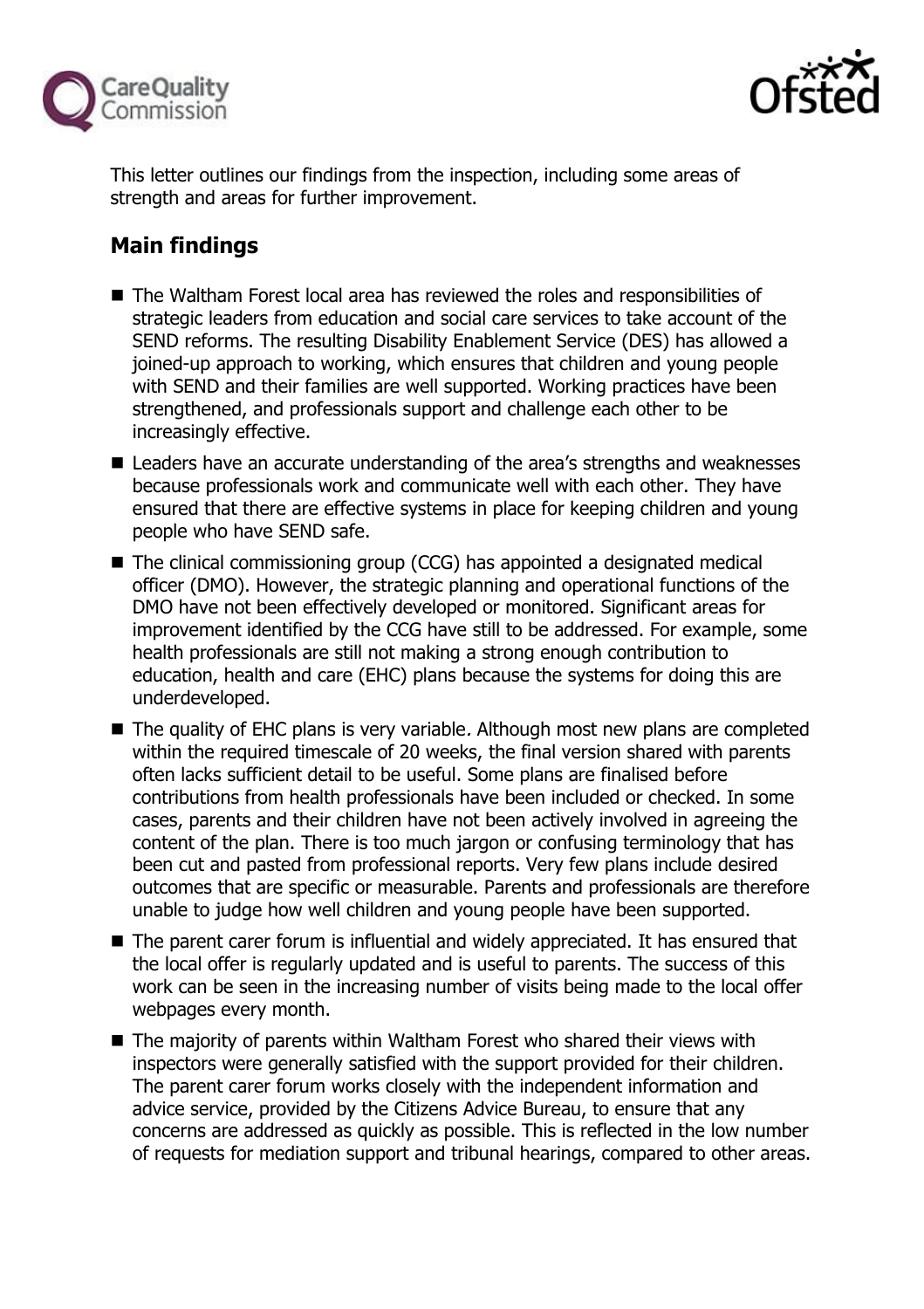



## **The effectiveness of the local area in identifying children and young people's special educational needs and/or disabilities**

## **Strengths**

- Many parents are complimentary about the work of the early years service and children and family centres. Professionals build positive relationships with families and understand their needs well. An increasing range of services can be accessed within the same centre, and joint assessments are carried out whenever possible. This saves time and leads to speedier identification of SEND and fast-tracking to appropriate services.
- Transitions from nursery providers to schools are planned and supported well. This ensures that the needs of the child are fully identified and understood as soon as they start school.
- The identified needs of children and young people are regularly reviewed to ensure that any further support that may be needed can be planned well in advance. For example, professionals from all services meet regularly and work closely together to ensure that a wide range of options are available for young people when they leave school or college.
- Neo-natal screening is well-established and initially undertaken by the midwifery services. Health visitors follow up any issues, with effective systems in place for identifying and recalling new-borns. Infants and families new to the country are offered neo-natal screening when they arrive in Waltham Forest to ensure that any needs are quickly identified.
- Children benefit from a review of their health by school nurses when they first start school, but also at Year 6 and Year 10. Children are able to access advice and support through regular 'drop-ins', which offer them an opportunity to discuss any health concerns and be signposted to appropriate services.
- Some schools ensure that all education, health and care needs are fully explored as soon as pupils receive SEN support. This allows a request for statutory assessment to be prepared quickly, should it become necessary.

## **Areas for development**

- It is taking too long for statements of special educational needs to be converted to EHC plans. Far fewer children and young people with statements in Waltham Forest have been issued with a plan, compared to other areas. This means that some care and health needs may not be fully identified. Leaders have taken appropriate action to address the existing backlog, and some early improvements in the rate of conversion are starting to be seen.
- Not all parents have been supported to make a full and complete contribution to their child's EHC plan. Sometimes, the information gathered from parents and their child fails to identify all their needs. In some cases, social care and health professionals have not been invited to make a contribution to the plan because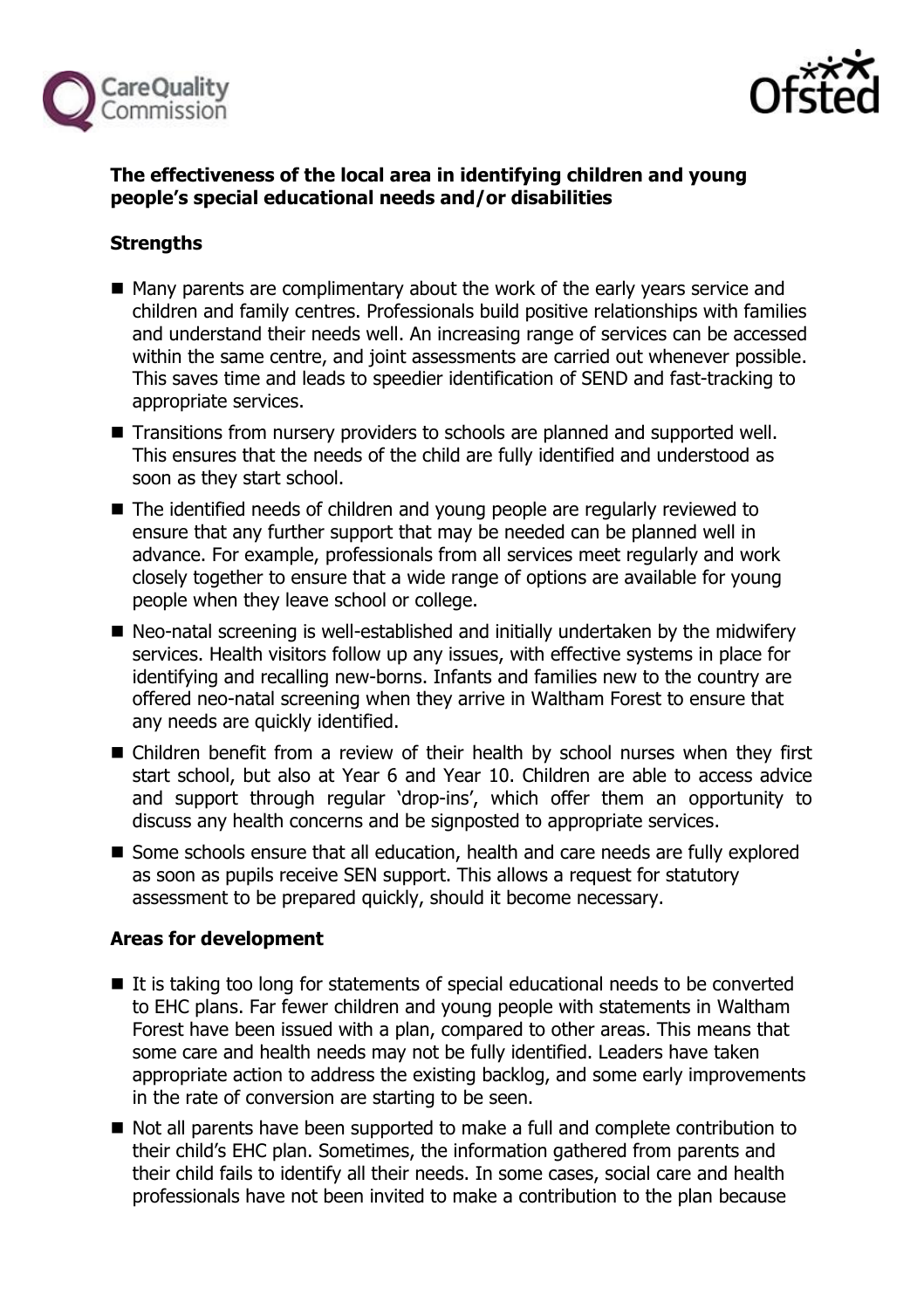



no one has realised that they are supporting the family.

- Families new to the area and children under five are not yet benefiting from a comprehensive offer from the health visiting service. Plans to address this have been agreed. However, expectant mothers are not routinely receiving an antenatal visit. The two and a half year integrated health check is not yet well established across Waltham Forest. Assessments to support early identification of SEND through the mandated checks are not at the expected level. Consequently, the health needs of some children with SEND have still to be identified.
- Medical assessments are not being commissioned for young people aged 19 to 25 years who have SEND. The health needs of this group of young people are not being identified or supported well.

## **The effectiveness of the local area in meeting the needs of children and young people with special educational needs and/or disabilities**

#### **Strengths**

- **Professionals within education and social care work together closely. Information** is shared through electronic records that align across services and inform face-toface meetings. Service leaders challenge each other to make further improvements as part of regular review cycles. Children, young people and their families are supported well by staff who are well informed and respond quickly to any concerns that arise.
- As part of the integrated approach to delivering services, the transition to adult social care services is planned well in advance with parents and young people. Families usually remain with the same allocated social worker, whom they know and trust. Some social workers have worked closely with families over a long and sustained period of time to provide continuity of care.
- Leaders regularly consult with parents to determine how their needs can be met more effectively. Such consultations form part of the area's review cycles and have led to improvements in the support offered. For example, the short breaks offer has been expanded and now offers more choice. This allows parents to select from a menu of options to match their individual circumstances.
- Children and young people are provided with regular opportunities to share their opinions. Leaders listen to and act on their views. For example, leaders have provided more opportunities for volunteer and work placements in the areas that young people with SEND have expressed an interest in. The child and adolescent mental health service (CAMHS) has reviewed how it communicates with young people since they expressed a preference for receiving electronic notifications of their appointments.
- Most children and young people who are referred to CAMHS are seen within 18 weeks. The service also supports parents well. A recent initiative has been the successful introduction of a parenting group that provides group therapy to improve parenting skills and promote well-being.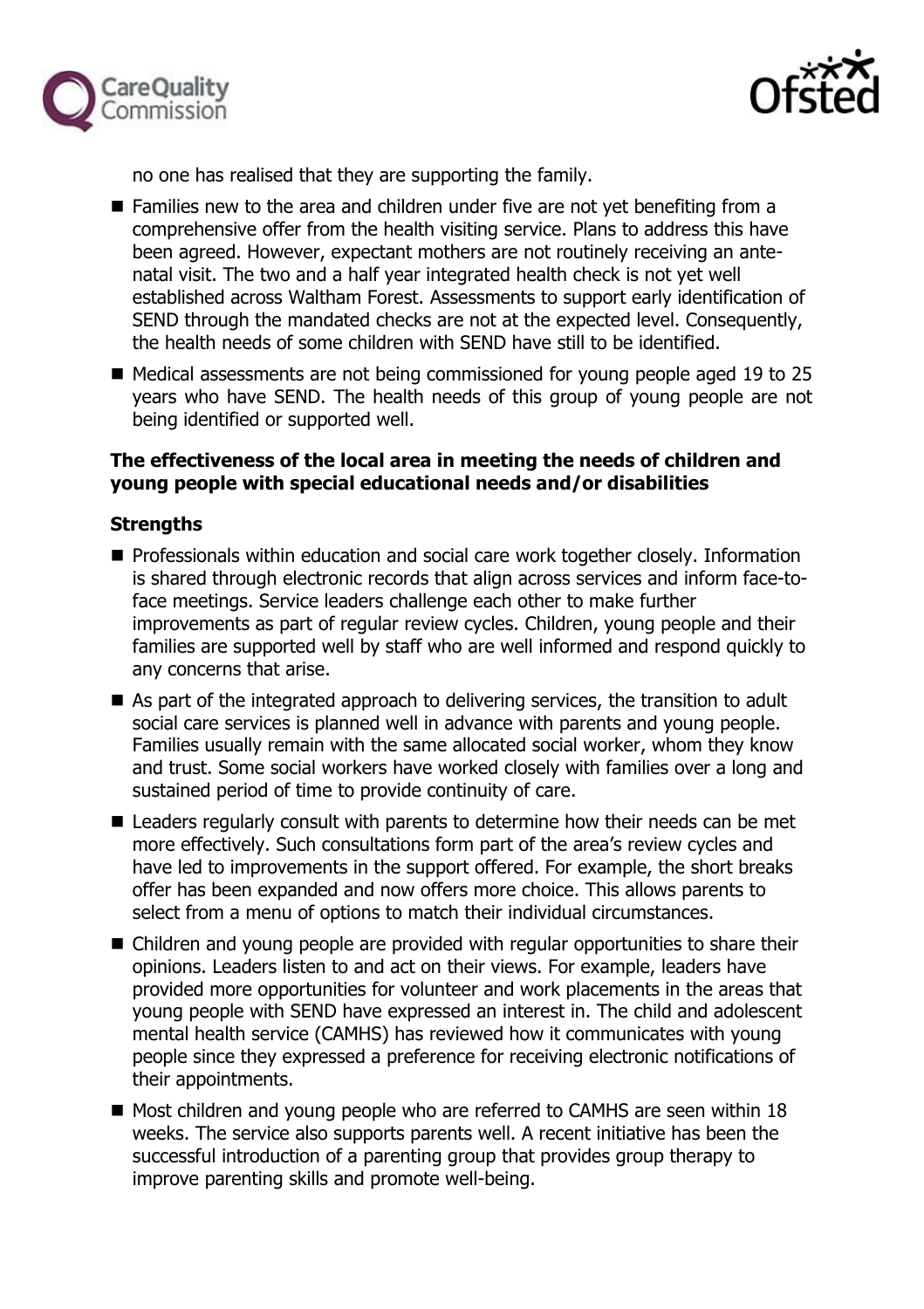



- The fair access panel includes professionals from a range of services who support children and young people who have SEND. The panel identifies appropriate school places, but also ensures that children and young people have access to a wider range of services within the local area. For example, some apprenticeship and internship opportunities have been ring-fenced for young people who have SEND to allow them to take their next steps towards independence.
- Schools are increasingly commissioning services to provide bespoke packages of care that meet the different needs of their pupils very well. The speech and language therapy (SALT) service, the educational psychology service and CAMHS all work closely with school leaders to provide training and support for staff and parents, as well as planned interventions for pupils. This work is promoting better communication skills and a wider understanding of mental health issues.
- Children under the age of five who need additional help to communicate are able to access early support. This is provided by the SALT team who work as part of the health, exercise and nutrition for the really young (HENRY) group. This targeted support has been very positively evaluated by parents.
- Schools are taking the most helpful information from EHC plans and ensuring that the needs of children and young people are well supported. Person-centred reviews are used very effectively to ensure that aspirational targets are agreed and all progress is carefully evaluated. This allows schools to judge what support has been effective and when further changes need to be made.
- Children and young people attending special schools are supported effectively by the special school nursing service. Nurses provide direct care for pupils as well as supporting staff with health care plans and training. Some schools have employed their own staff to liaise with nurses, disseminate training and support the daily health needs of pupils. This allows schools to tailor support to match the needs of their pupils, staff and settings more closely.
- Detailed health assessments are completed by specialist nurses for children looked after. They visit out of area placements to check that the health needs of this group are supported appropriately.
- Special school nursing, child development nursing and community children's nursing services provide an integrated children's nursing service. They work together closely to provide high-quality care to children and young people who have more complex needs.
- The children's development centre (CDC) ensures that most assessments are carried out jointly by a range of health professionals. Families receive a simple written summary of the discussions and actions agreed after each assessment. As a result, parents can hold professionals to account more strongly for the quality of support their child receives.
- Most children who are referred to community paediatricians benefit from early assessment and support from therapists before the appointment. Children and their parents are able to access the CDC playgroup which offers a further opportunity for assessment and support. As a result, paediatricians are better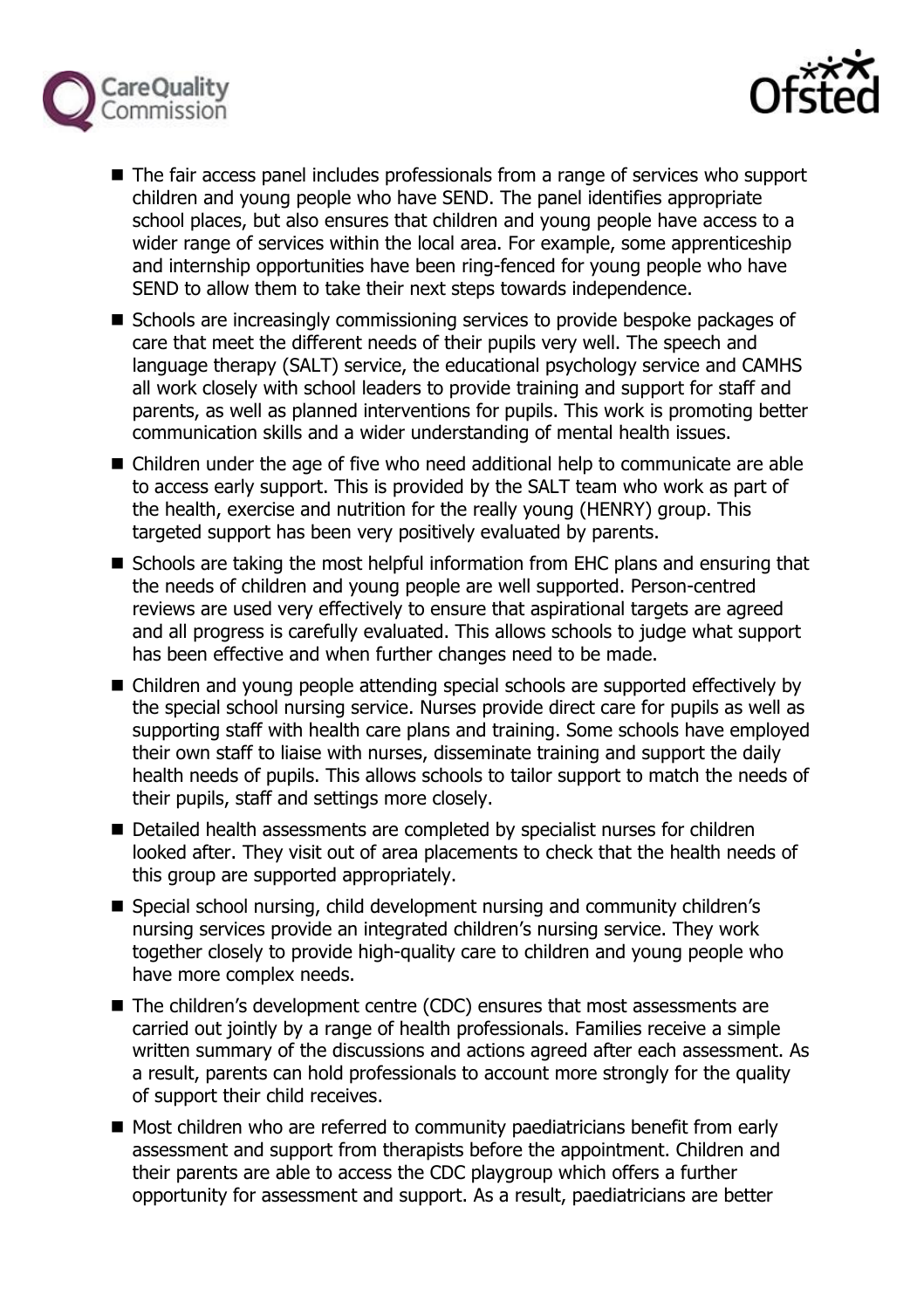



informed when they meet the family for the first time.

## **Areas for development**

- The CCG have been slow to implement some of the necessary reforms. They have not yet addressed the significant areas of concern identified a year ago as part of the CCG action plan. These include improving communications between health agencies and other professionals at a strategic level, improving the capacity of the DMO role to deliver the SEND reforms and ensuring that all health professionals make a full contribution to EHC plans.
- $\blacksquare$  Health practitioners are not consistently or sufficiently involved in the EHC plan process. Health visitors and most universal school nurses are not being asked to contribute to plans. Some health professionals do not receive copies of draft plans to allow them to check the accuracy of their contributions. Not all health practitioners are routinely using the agreed template for writing health input to plans and instead submit discharge summaries or assessment reports. Consequently, the plan is not appropriately focused on outcomes. In some cases health practitioners were unaware that a child or young person had an EHC plan because the systems in place to alert them to this are unreliable.
- Some children and young people are waiting unacceptably long periods of time to receive an assessment and support from the occupational therapy services. This can be as long as 39 weeks for non-urgent cases.
- Children and young people who are referred to CAMHS with autistic spectrum disorders are not benefiting from a physical assessment to inform their support plan. This is not in line with the recommendations made by the National Institute for Health and Care Excellence (NICE).

## **The effectiveness of the local area in improving outcomes for children and young people who have special educational needs and/or disabilities**

## **Strengths**

■ Children and young people who receive SEN support generally make good progress across all phases of education within Waltham Forest. In 2016, those at the end of key stage 2 had made better progress from their different starting points in reading, writing and mathematics than all pupils nationally with the same starting points. This was particularly the case for pupils receiving SEN support who had low prior attainment. Pupils receiving SEN support continue to achieve well when they move to secondary schools. More pupils acquired five GCSE passes at grades A\* to C last year than in previous years. Pupils with low prior attainment made above-average progress in English and mathematics compared to other pupils with the same prior attainment nationally. More young people receiving SEN support go on to achieve level 2 qualifications in English and mathematics by the time they are 19 years old than in other areas. Significantly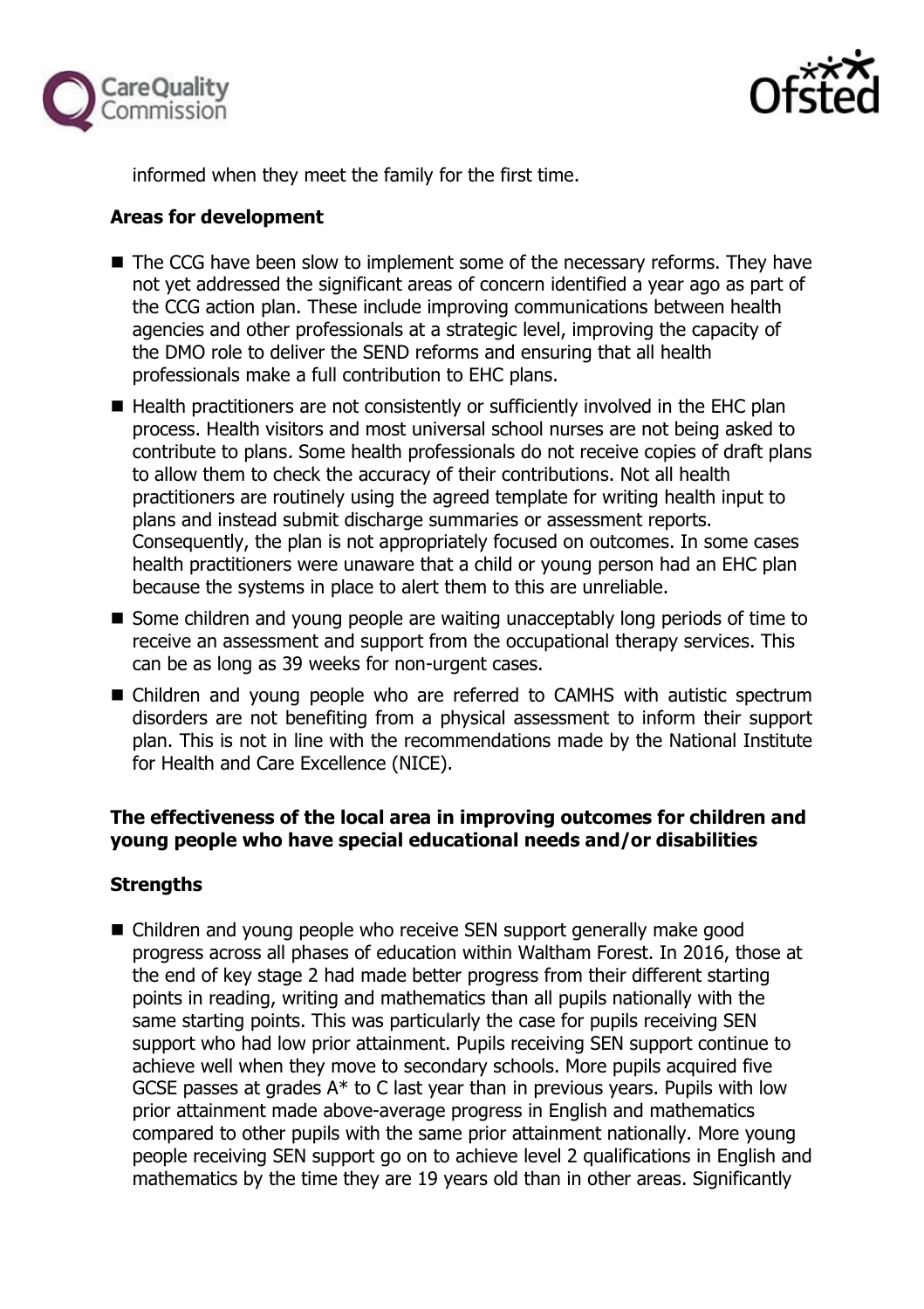



more acquired level 3 qualifications by the same age.

- Children and young people with SEND supported by the young offender teams receive a very effective package of support. A large majority of families supported through functional family therapy express high satisfaction rates, and recognise the progress being made by their children. The reoffending rates within Waltham Forest are the second lowest in London.
- The school link project, delivered by CAMHS, identifies a named person to provide information, advice and guidance to schools about emotional health and wellbeing. Schools involved in this project have significantly reduced the number of pupils who have been referred to CAMHS.
- The number of young people who have SEND who are not in education, training, supported placements or employment is low. Young people usually sustain their placements when they leave school or college, because they are provided with a wide choice of pathways and options that closely match their needs and aspirations. For example, more young people last year successfully took up paid employment within the Barts NHS Trust hospitals, as a result of the expansion of the 'Project Search' initiative.
- The number of young people living in residential care settings is low. This is due to the increasing number of supported living opportunities being developed within and outside the area that are made available to young people within Waltham Forest.
- Increasing numbers of young people are engaging with their Year 10 health review. School nurses have developed a health questionnaire with youth advisers for Year 10 pupils, and the response rate has increased from 24% to 40% in one year.

## **Areas for development**

- Children and young people with a statement of special educational needs or an EHC plan made less progress in reading, writing and mathematics than all other pupils nationally with the same starting points by the end of key stage 2. They made significantly less progress in English by the end of key stage 4.
- More pupils with a statement of special educational needs or an EHC plan are absent or temporarily excluded from schools in Waltham Forest, compared to all other pupils within the area and nationally.
- Senior leaders from all agencies are not gathering or evaluating a broad enough range of assessment information from schools and providers. They are sometimes unclear how outcomes for children and young people who have SEND are improving. For example, they are not checking that they are achieving good and improving outcomes in their social and emotional aspects of learning, health, well-being, skills for life or engagement with their community.
- Quality assurance arrangements to ensure that EHC plans are of an acceptable quality are weak. Although audits and evaluations take place regularly, they are not keenly focused on improving the quality of the plan, or providing helpful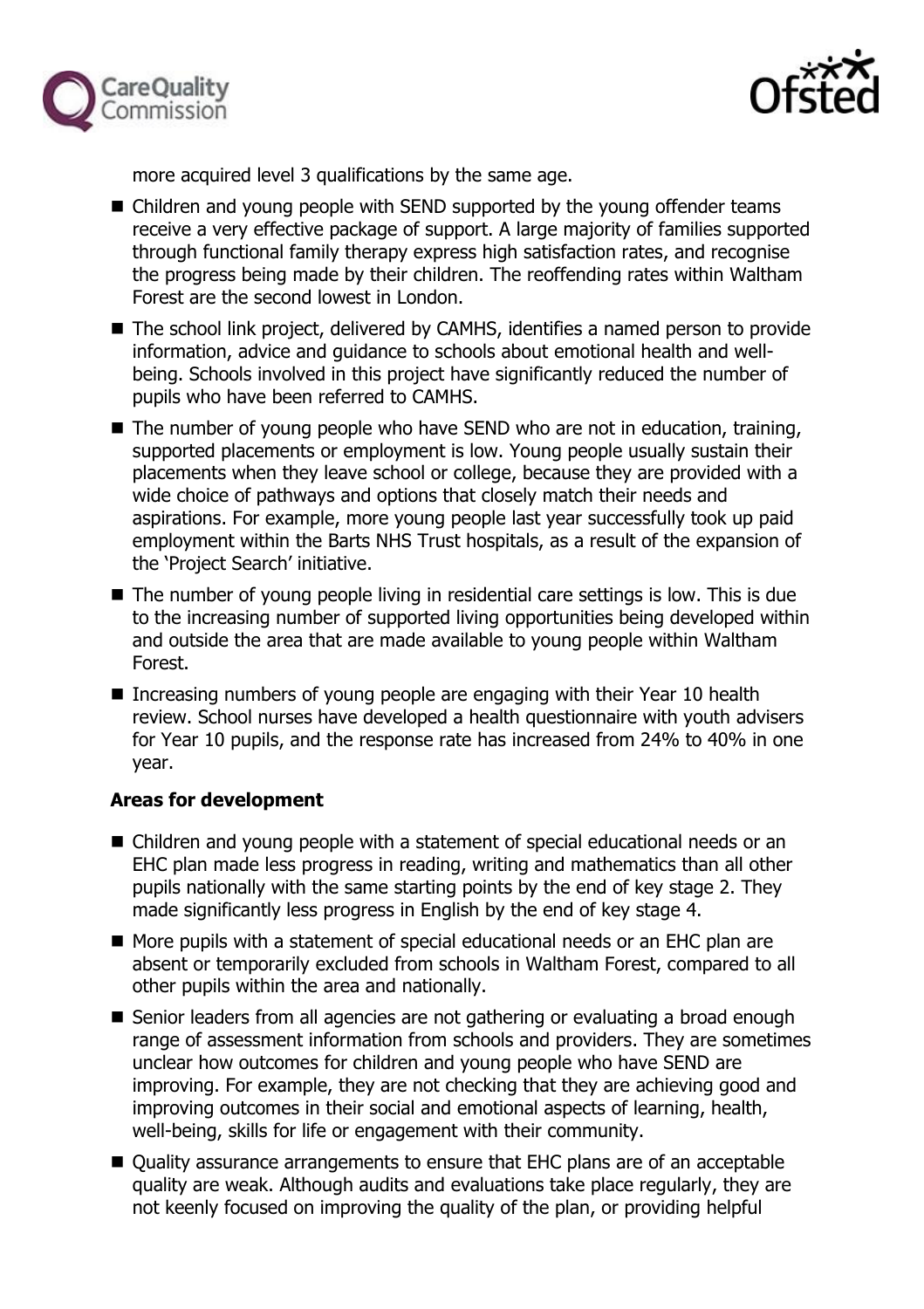



feedback to those who write them.

- The health outcomes for young people with SEND who are 19 to 25 years old are not monitored or evaluated by health providers and commissioners.
- Health visitors and school nurses do not consider what the desired outcomes might be when working with children, young people and their families. They are therefore not able to evidence the impact of their work.

## **The inspection raises significant concerns about the effectiveness of the local area.**

The local area is required to produce and submit a written statement of action to Ofsted that explains how the local area will tackle the following areas of significant weakness:

- The CCG has not ensured that the DMO role has sufficient capacity to address the areas for improvement that have been identified. For example, arrangements for ensuring that medical assessments are carried out for young people aged 19 to 25 years have still to be agreed.
- The CCG do not have an agreed role in reviewing and finalising EHC plans. They are not aware of the proposed health care provision prior to the plan being shared with families. This limits the CCG's understanding of the services that will need to be commissioned.
- The CCG has not ensured that a robust process is in place for health providers to contribute to EHC plans. Arrangements for practitioners to check the draft plan once completed, or to offer feedback before the plan is finalised, are not in place. As a result, many plans are not of a good enough quality.

Please accept my thanks for the time and cooperation all representatives from the local area gave to the inspection team. I hope you find the content of this letter useful in helping you to tackle the areas identified for further development.

Yours sincerely

Lesley Cox **Her Majesty's Inspector**